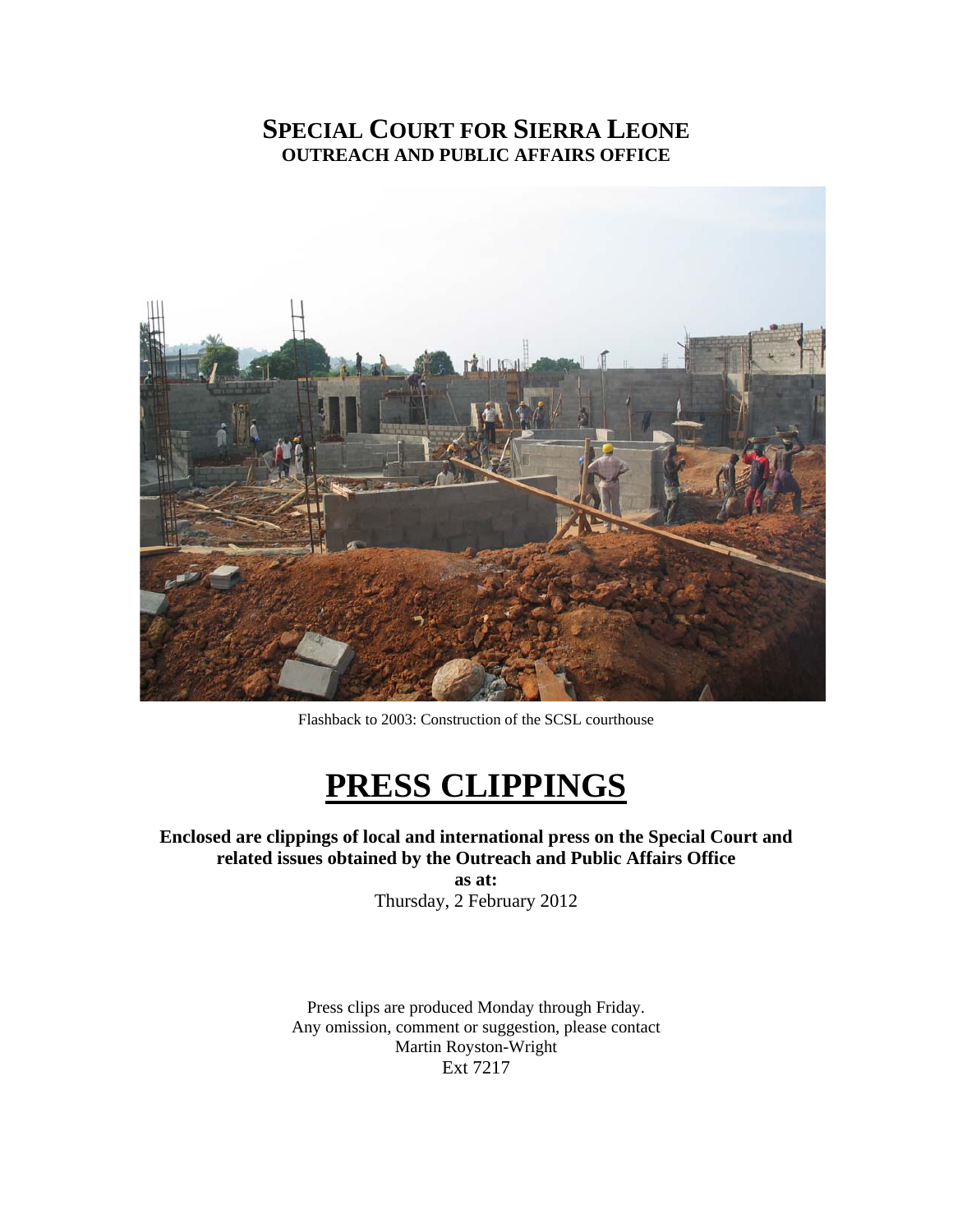| <b>Local News</b>                                                                   |           |  |  |
|-------------------------------------------------------------------------------------|-----------|--|--|
| 20 Pages UN Panel Report Clears Charles Taylor / Independent Observer               | Page 3    |  |  |
| Charles Taylor Appeals to Reopen Defence Case / The Torchlight                      | Page 4    |  |  |
| Mr. Idiot: Ahead of Elections 2012 / Sierra Express                                 | Pages 5-6 |  |  |
| <b>International News</b>                                                           |           |  |  |
| Lawyers For Charles Taylor Want to Re-open Defence Case / BBC                       | Page 7    |  |  |
| First Head of State to be Tried at The Hague: Liberia's Charles Taylor / <i>JHR</i> | Pages 8-9 |  |  |
| Charles Taylor Lawyers Seek to Reopen Defence Case / The Associated Press           | Page 10   |  |  |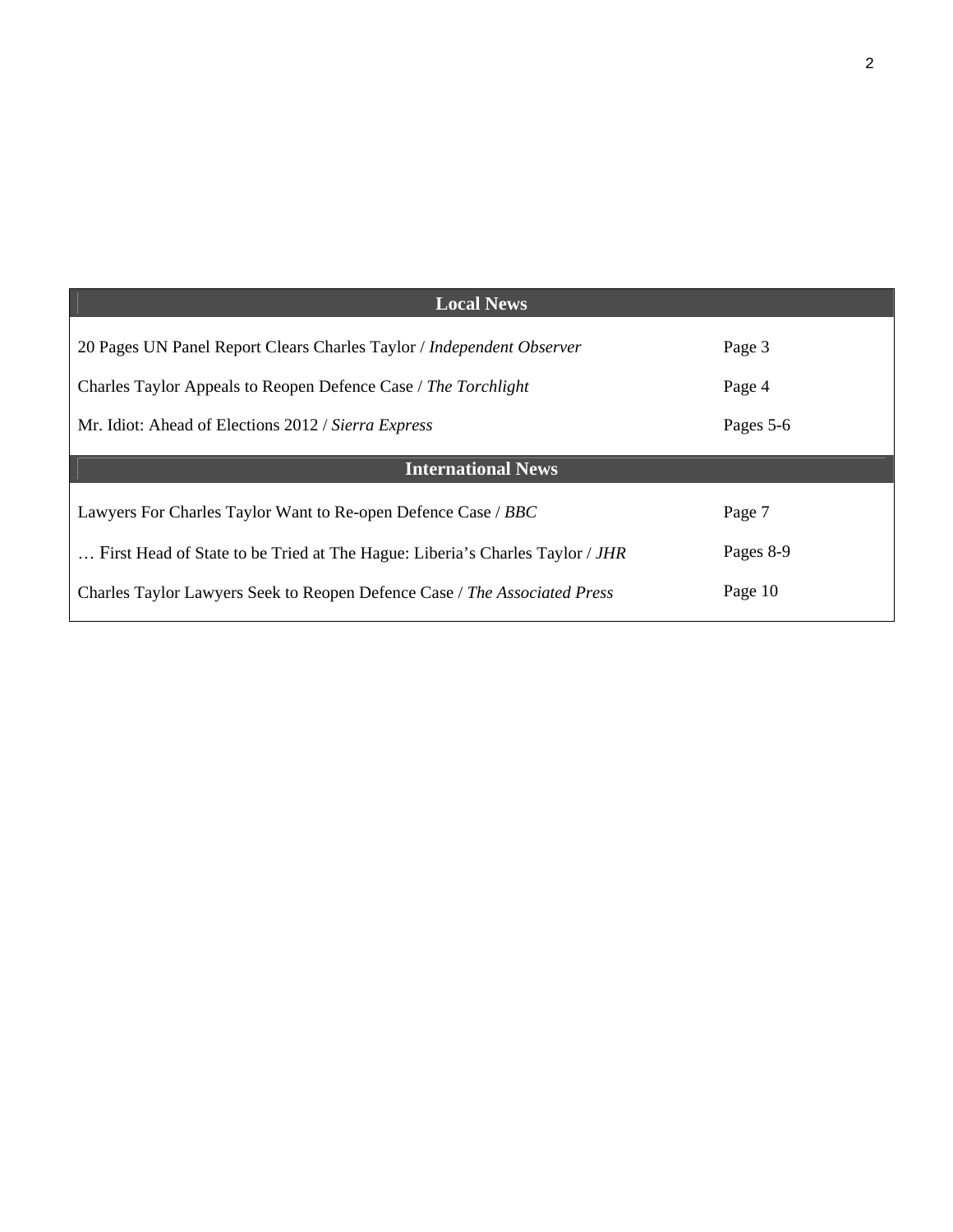# Independent Observer Friday, 3 February 2012

# **Panel Report Clears Charles Taylor AWYERS SEEK TO REOPEN**

**By Mike Corder Associated** Press / February 1, 2012

20 Pages UN

**AMSTERDAM-Lawyers for former Liberian president** Charles Taylor have asked a U.N.-backed war crimes court for permission to reopen their defense case, saying a recently published Security Council report could help clear him of charges he sent fighters to commit atrocities in Sierra Leone's civil war.

In the written request filed Tuesday and released Wednesday by the Special Court for Sierra Leone, Taylor's lawyers seek to introduce into evidence about 20 pages of a U.N. panel of experts report on Liberia that discusses the activities of mercenaries. 20 10 图.

Taylor's lawyers argued the report supports their claim that Liberian fighters crossed into neighboring countries to fight for personal gain "rather than in furtherance of a sweeping joint criminal enterprise" led by Taylor.

They say the report shows that Liberian fighters were able to cross into Sierra Leone "without being under the direction or control of Mr. Taylor and without the implicit approval of the government of Liberia.'

The written filing said that admitting the pages of the report into evidence would not unduly delay the case. Taylor's three-year ended early last year and judges are expected to deliver their verdicts in coming weeks.

He pleaded innocent to 11 charges including murder, torture and using child soldiers. Prosecutors allege he armed and supported rebels notorious for hacking off the limbs of their enemies in Sierra Leone's brutal 1991-2002 civil war.

Prosecutors say from his seat of power in the Liberian capital, Monrovia, Taylor backed Sierra Leone's Revolutionary Front in return for "blood diamonds" illegally mined using slave labor.

His trial marked the first time a former African head of state had appeared before an international war crimes tribunal.

The court did not react to the filing. Judges last month rejected a similar application by Taylor's lawyers to admit into evidence two cables published by anti-secrecy website WikiLeaks.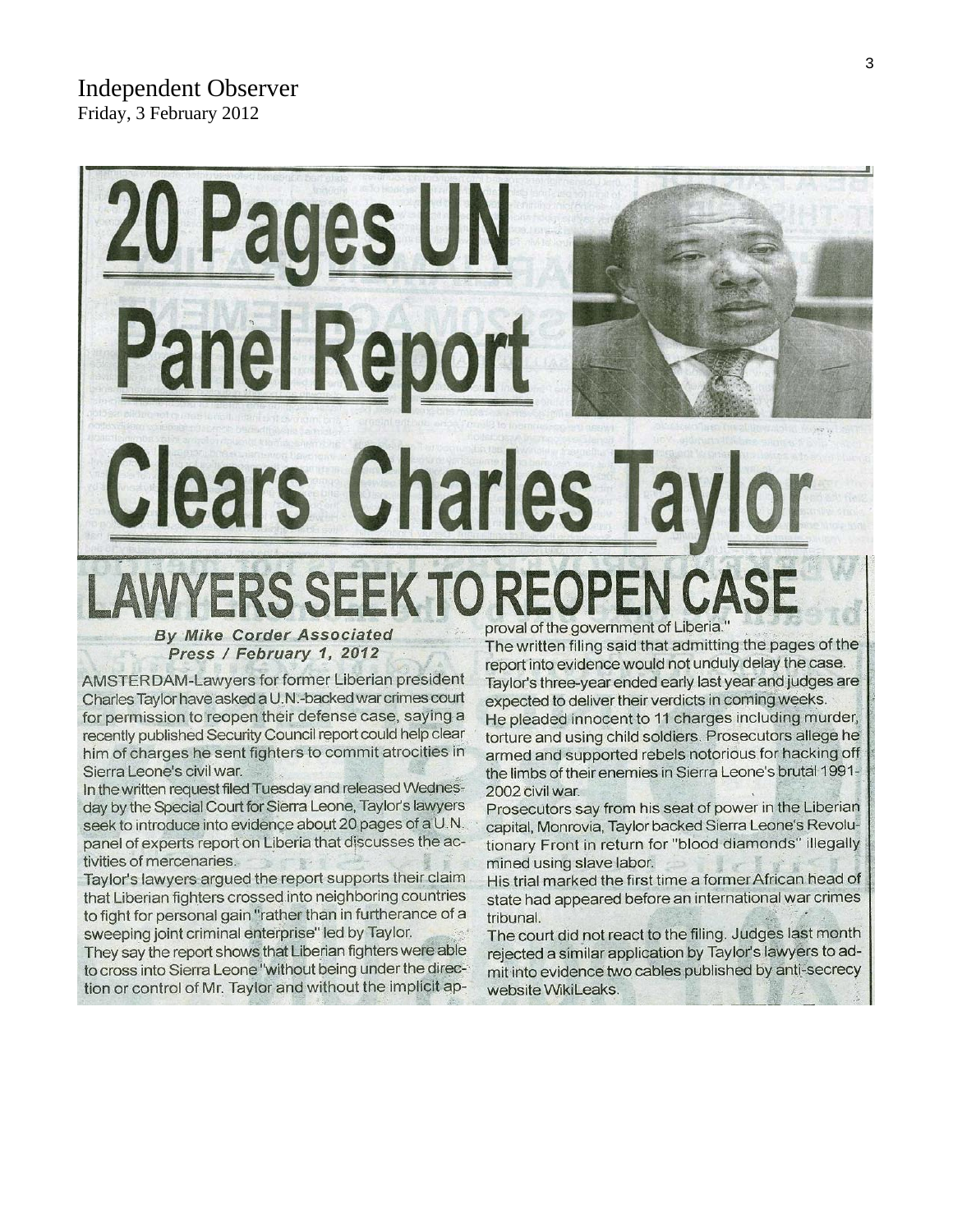#### **Charles Taylor Appeals to reopen defense case** 1st February 2012 Taylor's lawyers seek to that Liberian fighters were He pleaded innocent to 11

|                                     |                                 |                                 | $\cdots$ produce introducing to $\cdots$ |
|-------------------------------------|---------------------------------|---------------------------------|------------------------------------------|
| <b>Attorneys for Charles Taylor</b> | introduce into evidence         | able to cross into Sierra       | charges including murder,                |
| have appealed to the war            | about 20 pages of a U.N.        | Leone "without being under      | torture and using child                  |
| crimes court for permission         | panel of experts report on      | the direction or control of Mr. | soldiers. Prosecutors allege             |
| to reopen their defense             | Liberia that discusses the      | Taylor and without the implicit | he armed and supported                   |
| case, saying a recently             | activities of mercenaries.      | approval of the government      | rebels notorious for hacking             |
| published Security Council          | Taylor's lawyers argued the     | of Liberia."                    | off the limbs of their enemies           |
|                                     |                                 |                                 |                                          |
| report could help clear him         | report supports their claim     | The written filing said that    | in Sierra Leone's brutal                 |
| of charges he sent fighters         | that Liberian fighters crossed  | admitting the pages of the      | 1991-2002 civil war.                     |
| to commit atrocities in Sierra      | into neighboring countries to   | report into evidence would      | Prosecutors say from his                 |
| Leone's civil war.                  | fight for personal gain "rather | not unduly delay the case.      | seat of power in the Liberian            |
|                                     |                                 |                                 |                                          |
| In the written request filed        | than in furtherance of a        | Taylor's three-year ended       | capital, Monrovia, Taylor                |
| Tuesday and released                | sweeping joint criminal         | early last year and judges      | backed Sierra Leone's                    |
| Wednesday by the Special            | enterprise" led by Taylor.      | are expected to deliver their   | Revolutionary Front in return            |
| Court for Sierra Leone,             |                                 |                                 |                                          |
|                                     | They say the report shows       | verdicts in coming weeks.       | for "blood diamonds" illegally           |

mined using slave labor. His trial marked the first time a former African head of state had appeared before an international war crimes tribunal.

The court did not react to the filing. Judges last month rejected a similar application by Taylor's lawyers to admit into evidence two cables published by anti-secrecy website WikiLeaks.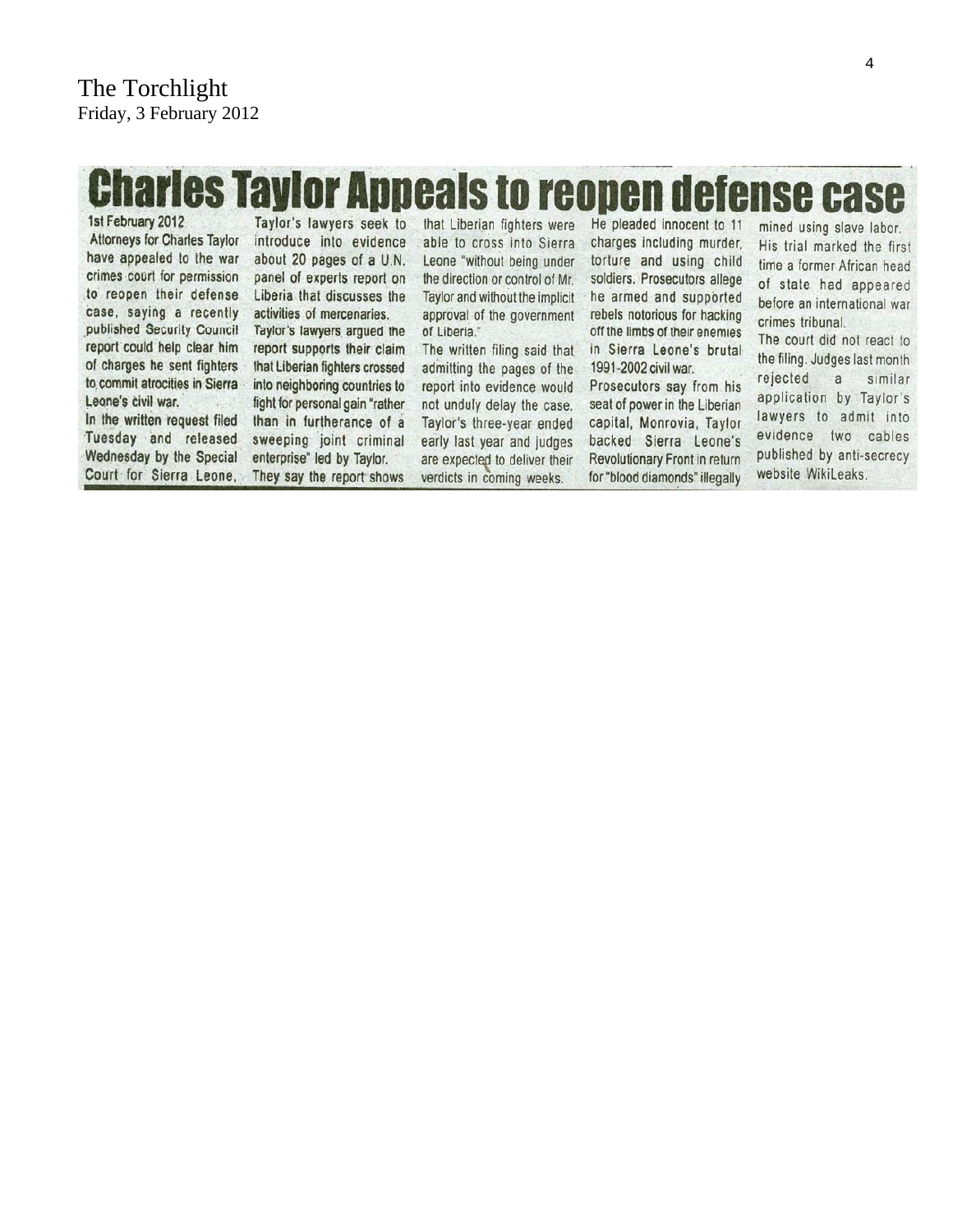#### Sierra Express (Online) Friday, 3 February 2012

#### **Mr. Idiot: Ahead of Elections 2012**

By: Ibrahim Samura - SEM.

Forgetfulness, as preached to the Idiot, amounts to reckless stupidity.

It is so because he who forgets has no memory.

Just as political parties overindulge into brutal activities, so has the Idiot intensifies is stance on exposing wrongs of violators.

Down to memory lane anyway! All throughout 2011, elections held came out with violence. Not one was reported peaceful.



And it is as a result of this that the Idiot has resolved to launch a campaign for the 'closing down of political violence' at elections once and for all.

He will surely not give blind eye to it at all.

Just when it was told that there was reported violence during the bi-elections in ward 369, the Idiot was left without option but say to himself: 'Sierra Leone is heading for doom.'

His message is that all must come together and think peace not violence.

For he (Mr. Idiot) was thought how to warn first, and act later.

'No to violence' he says. But the stubborn ones will squarely be dealt with.

Tell it to all that the Idiot has set the stage for peace; and if anyone dare go against his avowed venture, he will surely not let him/her walk free street of this country.

He has resolved to caning violators/ perpetrators of political violence.

But for the politicians, he has asked the Special Court to prosecute all found overindulging into inhuman conducts.

His thoughts are that the politicians must be the true arbiters of peace.

The time is near, and all must come together for the goodness of all.

It sounds too strange hearing that the politicians have had the habits of paying youths to attack opponent party supporters.

Those days are gone; 2012 is singularly a different case.

And to all in ward 369, you have been warned; avoid violence.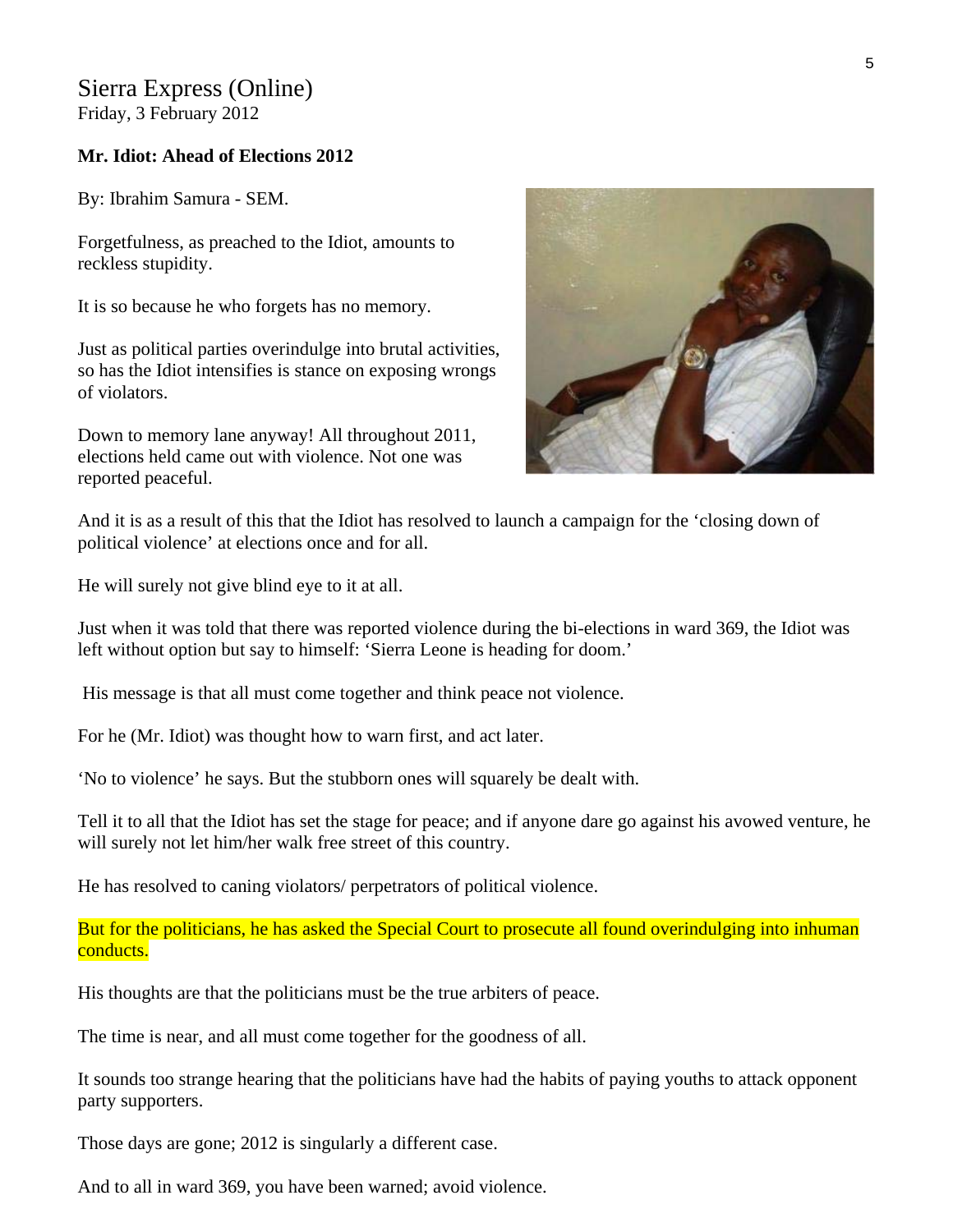Tell your boys however that the 2012 election has no room for violence as usually the case.

Was not it reported that a whole member of parliament was accused of inflicting injury on the left hand of an opponent political party member?

Wrong though! This is why the Idiot respectfully asks all relay messages of peace to the politicians, and caution them refrain from violence, or will not be voted for by the Idiots.

Fellow countrymen, it is with regret that the Idiot of a type declares that he will not sit by and see a repeat of Kenya in Sierra Leone.

Thank God the Special Court is here- in Sierra Leone.

Violent politicians shall have to answer to their doings there. All found culpable shall unfailingly be prosecuted.

And surely, the Idiot will be first to take the witness box- no doubt at all.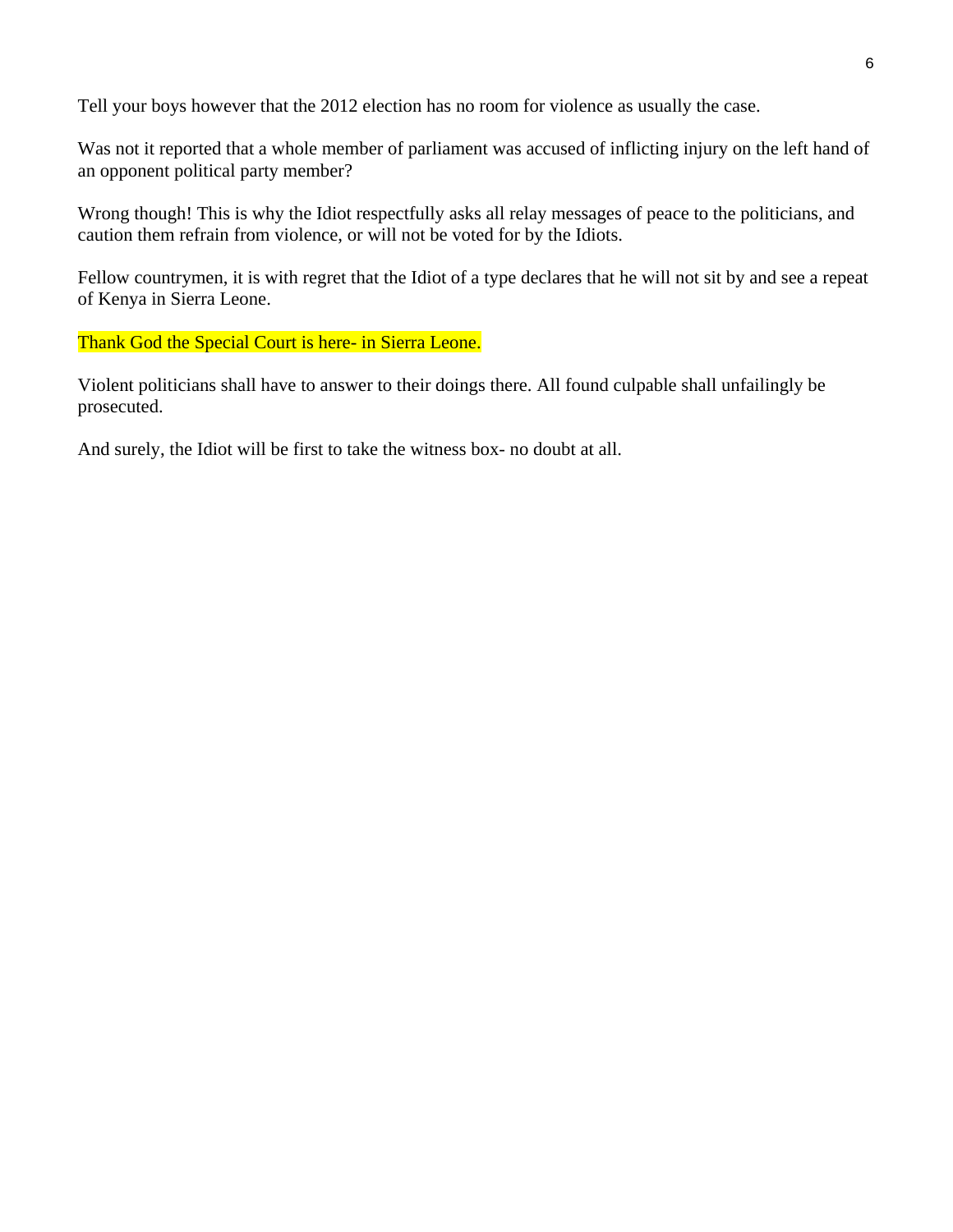# BBC Wednesday, 2 February 2012

#### **Lawyers for Charles Taylor want to re-open defence case**



Lawyers for the former Liberian President Charles Taylor have asked to re-open the defence case at his war crimes trial.

Mr Taylor's lawyer Courtenay Griffiths told the BBC that a recent UN report into mercenary groups "creates major difficulties for the prosecution".

The trial at the Hague ended in

March 2011, but the judges have yet to deliver their verdict.

Mr Taylor is accused of 11 charges of war crimes and crimes against humanity.

His trial, at the United Nations-backed Special Court for Sierra Leone, relates to his alleged role in the brutal civil war in Liberia's neighbour, where he is accused of backing rebels responsible for widespread atrocities

In an interview with Focus on Africa on the BBC World Service, Mr Griffiths said that the UN Security Council report "illustrates the central defence," which is that there were many Liberians fighting on both sides for personal gain in the war and they were not under Mr Taylor's control.

Mr Griffiths said the report presented a picture of "fluid groups of unemployed former combatants" who were roaming across the area causing problems - without t here being a guiding hand such as Mr Taylor behind them.



Mr Taylor's legal team have asked the court for permission to introduce pages from the report as evidence for his defence.

Courtenay Griffiths denied that Mr Taylor's legal team were stalling in an effort to delay a verdict - and said that it was important for justice that all related evidence was before the court.

There has been no response from the court.

Charles Taylor denies the charges against him.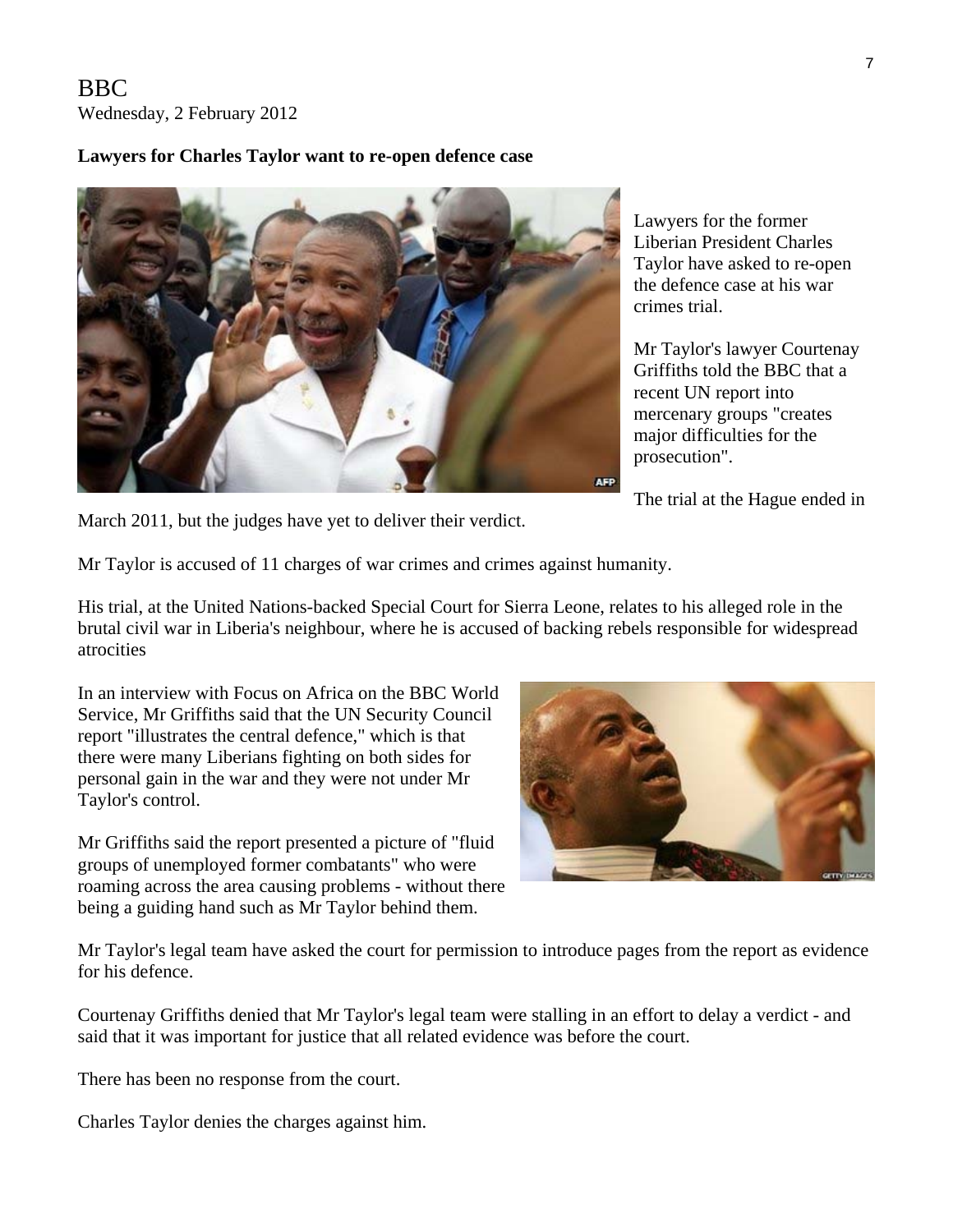# Journalists for Human Rights Report #15 (Podcast)

Thursday, 2 February 2012 http://rabble.ca/podcasts/shows/journalists-human-rights/2012/02/jhr-rights-report-15-internationalcriminal-court-af

-SNIP-

 Back to [Mo Amara] now, porting on the legal proceedings against Africa's first head of state to be tried at The Hague: Liberia's Charles Taylor.

TAYLOR: I solemnly declare… CMS: That I will speak the truth… TAYLOR: That I will speak the truth… CMS: The whole truth… TAYLOR: The whole truth… CMS: And nothing but the truth. TAYLOR: And nothing but the truth.

COURTENAY GRIFFITHS: Now Mr. Taylor, as you're aware, you are charged on an indictment containing 11 counts, which alleges that you are everything from a terrorist to a rapist. What do you say about that?

TAYLOR: I'm none of those, have never been, and will never be, whether they think so or not. I am a father of 14 children, grandchildren, with love for humanity, have fought all my life to do what I thought was right in the interests of justice and fair play.

VOICE: Charles Taylor is in some way, I think, you know, when you keep doing evil things, at the end of the day evil comes and haunts you. That is exactly what happened to Charles Taylor. Charles Taylor thought he was untouchable. He thought he was an island of his own, and no man is an island – you can't live by yourself and think you are going to go out and walk free and no one touches you. That's the perception Charles Taylor had in the '80s and in the '90s up to the time the civil war started in Sierra Leone. But in regards to what he is going through right now, but for the very fact that he was transferred from Africa to – the International Criminal Court decided to transfer the case from Sierra Leone – that in itself was a big blow to him, because what the European countries are doing is that they are telling those warlords in some way that they have no chance to escape, and that's exactly what's happening to Charles Taylor, that's what's happening to Lauren Gbagbo of Ivory Coast, and that's probably what's going to happen with the former son of Jomo Kenyatta, you know, and I think this is justice at it's best, because if you sacrifice the lives of hundreds of thousands of people at the expense of political power, what Charles Taylor did was a complete violation of international law. He brought civil war to Sierra Leone, and Sierra Leone had nothing to do with the conflict in Liberia. And he spearheaded conflicts in the whole West African sub-region, the ECOWAS, and at the end of the day, he used the diamonds, the natural resources from Sierra Leone and Liberia and Guinea and Ivory Coast to buy more arms to fight more rebellions. So how can you justify this to me, that you are not responsible? I was a living witness: I saw the RUF, Revolutionary United Front rebels, attacking civilians, villagers, and robbing them of the little money they had, the little food they had, the little clothing they had. So at the end of the day, you're not going to sit there in The Hague with one of the world's best defence lawyers and try to convince the world that you're going to walk out free. It's wrong – Charles Taylor is guilty. He knows what he did and he knew what he was getting in, and that is the reason why he's now paying the price, and I think he absolutely deserves to go to jail.

GRIFFITHS: Did you ever order the trademark atrocity of the Sierra Leonean conflict, amputations?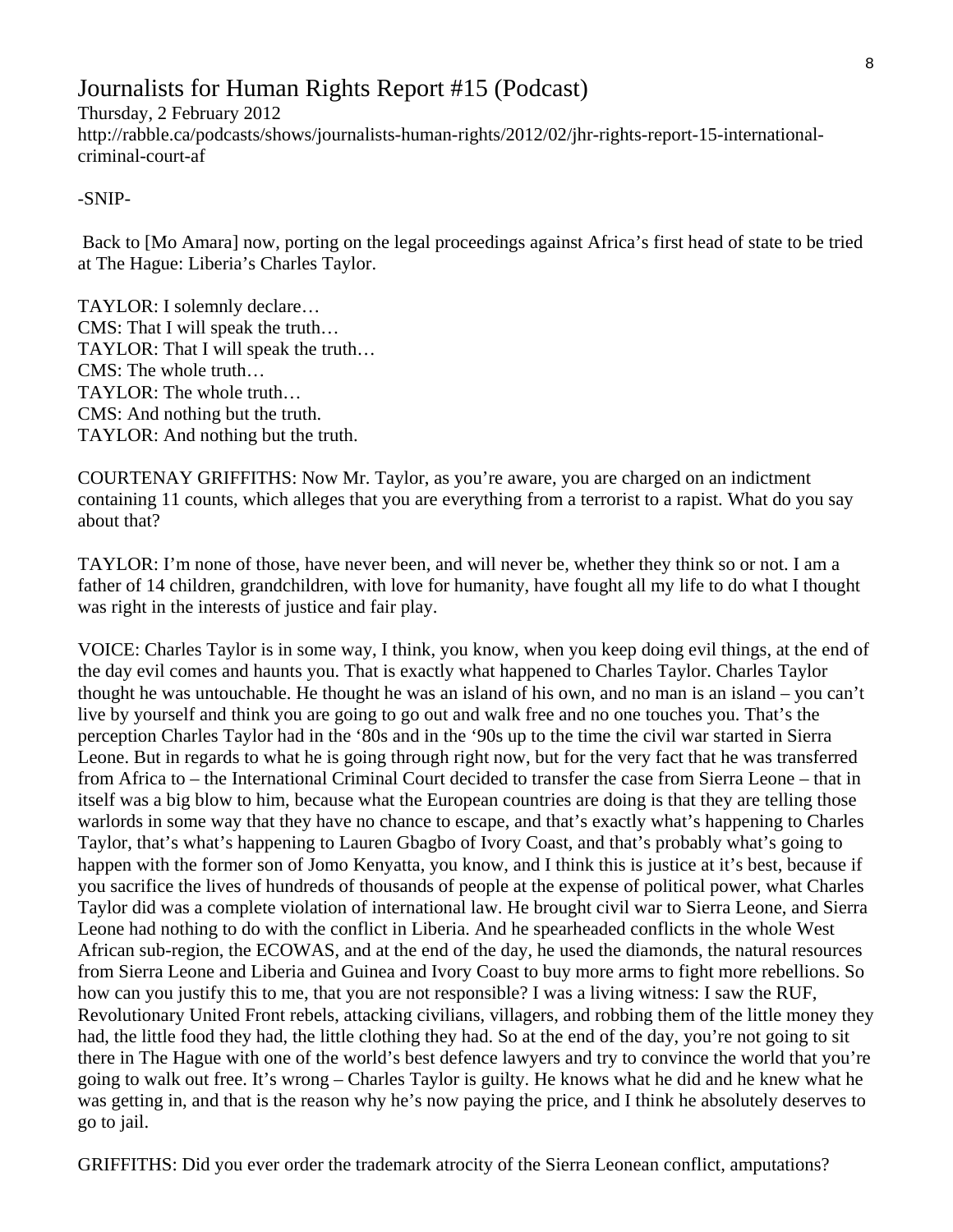TAYLOR: It's impossible for that to have ever been ordered by me. What we heard that people were getting killed, women were getting raped, and different things, and we couldn't understand it. I could not understand it, because these were things that we did not tolerate in Liberia…There's been no evidence before these judges…

That was JHR correspondent [Mo Amara?] on former Liberian President Charles Taylor and his case at the International Criminal Court.

-SNIP-